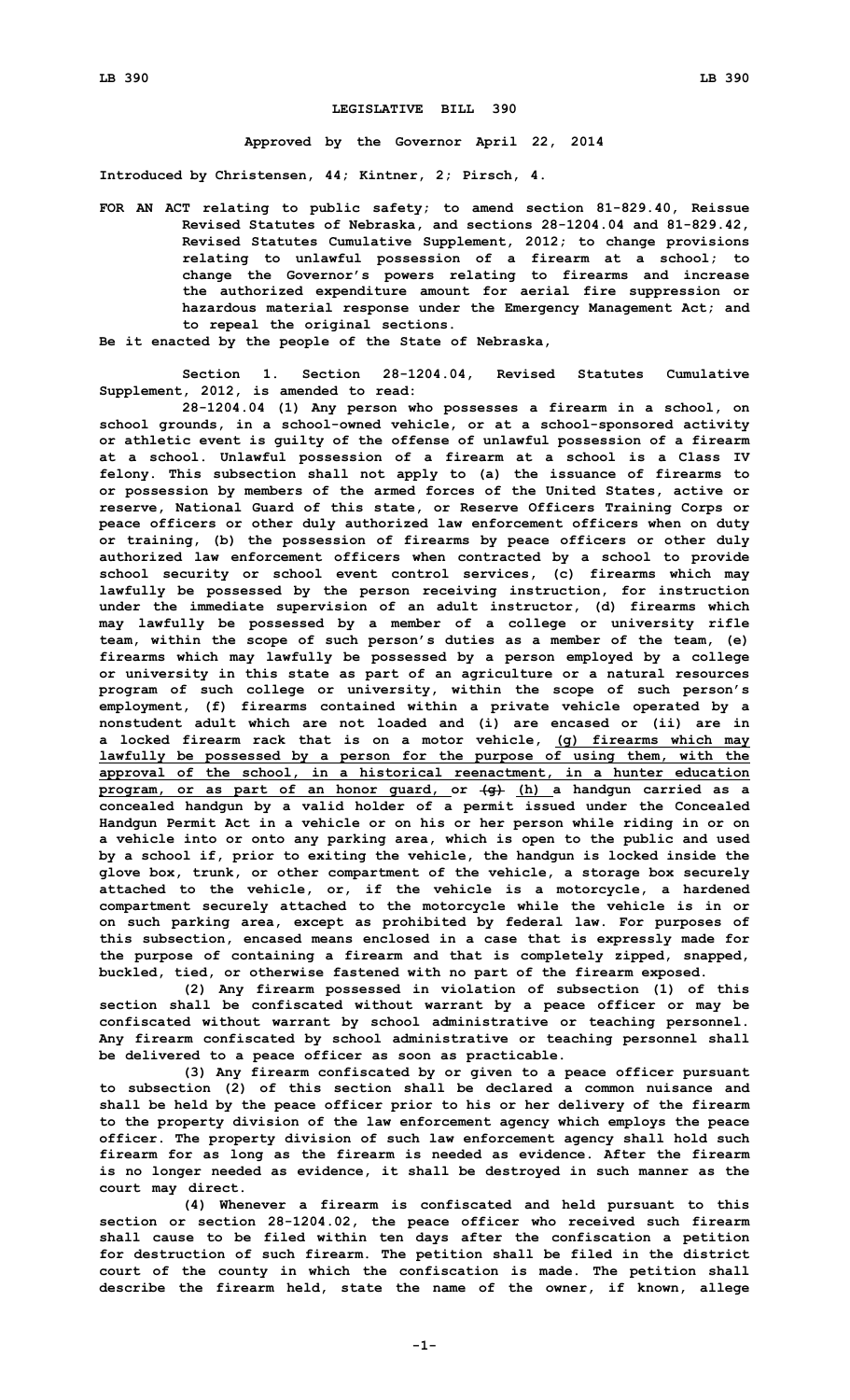**the essential elements of the violation which caused the confiscation, and conclude with <sup>a</sup> prayer for disposition and destruction in such manner as the court may direct. At any time after the confiscation of the firearm and prior to court disposition, the owner of the firearm seized may petition the district court of the county in which the confiscation was made for possession of the firearm. The court shall release the firearm to such owner only if the claim of ownership can reasonably be shown to be true and either (a) the owner of the firearm can show that the firearm was taken from his or her property or place of business unlawfully or without the knowledge and consent of the owner and that such property or place of business is different from that of the person from whom the firearm was confiscated or (b) the owner of the firearm is acquitted of the charge of unlawful possession of <sup>a</sup> handgun in violation of section 28-1204, unlawful transfer of <sup>a</sup> firearm to <sup>a</sup> juvenile, or unlawful possession of <sup>a</sup> firearm at <sup>a</sup> school. No firearm having significant antique value or historical significance as determined by the Nebraska State Historical Society shall be destroyed. If <sup>a</sup> firearm has significant antique value or historical significance, it shall be sold at auction and the proceeds shall be remitted to the State Treasurer for distribution in accordance with Article VII, section 5, of the Constitution of Nebraska.**

**Sec. 2. Section 81-829.40, Reissue Revised Statutes of Nebraska, is amended to read:**

**81-829.40 (1) The Governor shall be responsible for meeting the dangers to the state and people presented by disasters, emergencies, and civil defense emergencies, and in the event of disaster, emergency, or civil defense emergency beyond local control, he or she may assume direct operational control over all or any part of the emergency management functions within this state. He or she shall have general direction and control of emergency management and the Nebraska Emergency Management Agency and shall be responsible for carrying out the provisions of the Emergency Management Act.**

**(2) In order to effect the policy and purposes of the act, the Governor may issue proclamations and make, amend, and rescind the necessary orders, rules, and regulations to carry out the act.**

**(3) <sup>A</sup> state of emergency proclamation shall be issued by the Governor if he or she finds that <sup>a</sup> disaster, emergency, or civil defense emergency has occurred or that the occurrence or threat thereof is imminent. All proclamations issued under this subsection shall indicate the nature of the disaster, emergency, or civil defense emergency, the area or areas threatened, and the conditions which have brought about the state of emergency. All proclamations shall be disseminated promptly by means calculated to bring the contents to the attention of the general public and shall be promptly filed with the Nebraska Emergency Management Agency, the Secretary of State, and the clerks of the local governments in the area to which it applies. The proclamation shall continue in effect until the Governor finds that the threat or danger has passed or the disaster, emergency, or civil defense emergency has been dealt with to the extent that those conditions no longer exist and terminates the proclamation by letter of notice to such agency, the Secretary of State, and the clerks of the local governments in the area to which it applies. The Legislature by resolution may terminate <sup>a</sup> state of emergency proclamation at any time, whereupon the Governor shall terminate the proclamation by letter of notice to such agency, the Secretary of State, and the clerks of the local governments in the area to which it applies.**

**(4) <sup>A</sup> state of emergency proclamation shall activate state, city, village, county, and interjurisdictional emergency management organizations and emergency operations plans applicable to the local government or area in question and shall be the authority for the deployment and use of any forces to which the plan or plans apply and for use or distribution of any supplies, equipment, materials, and facilities assembled, stockpiled, or arranged to be made available pursuant to the act or any other provision of law relating to disasters, emergencies, or civil defense emergencies.**

**(5) During the continuance of any state of emergency, the Governor shall be commander in chief of the organized and unorganized militia and of all other forces available for emergency management duty. To the greatest extent practicable, the Governor shall delegate or assign command authority by prior arrangement embodied in appropriate proclamations, orders, rules, and regulations, but nothing shall restrict his or her authority to do so by orders issued at the time of the disaster, emergency, or civil defense emergency.**

**(6) In addition to any other powers conferred upon the Governor by law, he or she may:**

**(a) Suspend the provisions of any regulatory statute prescribing the procedures for conduct of state business or the orders, rules, or regulations**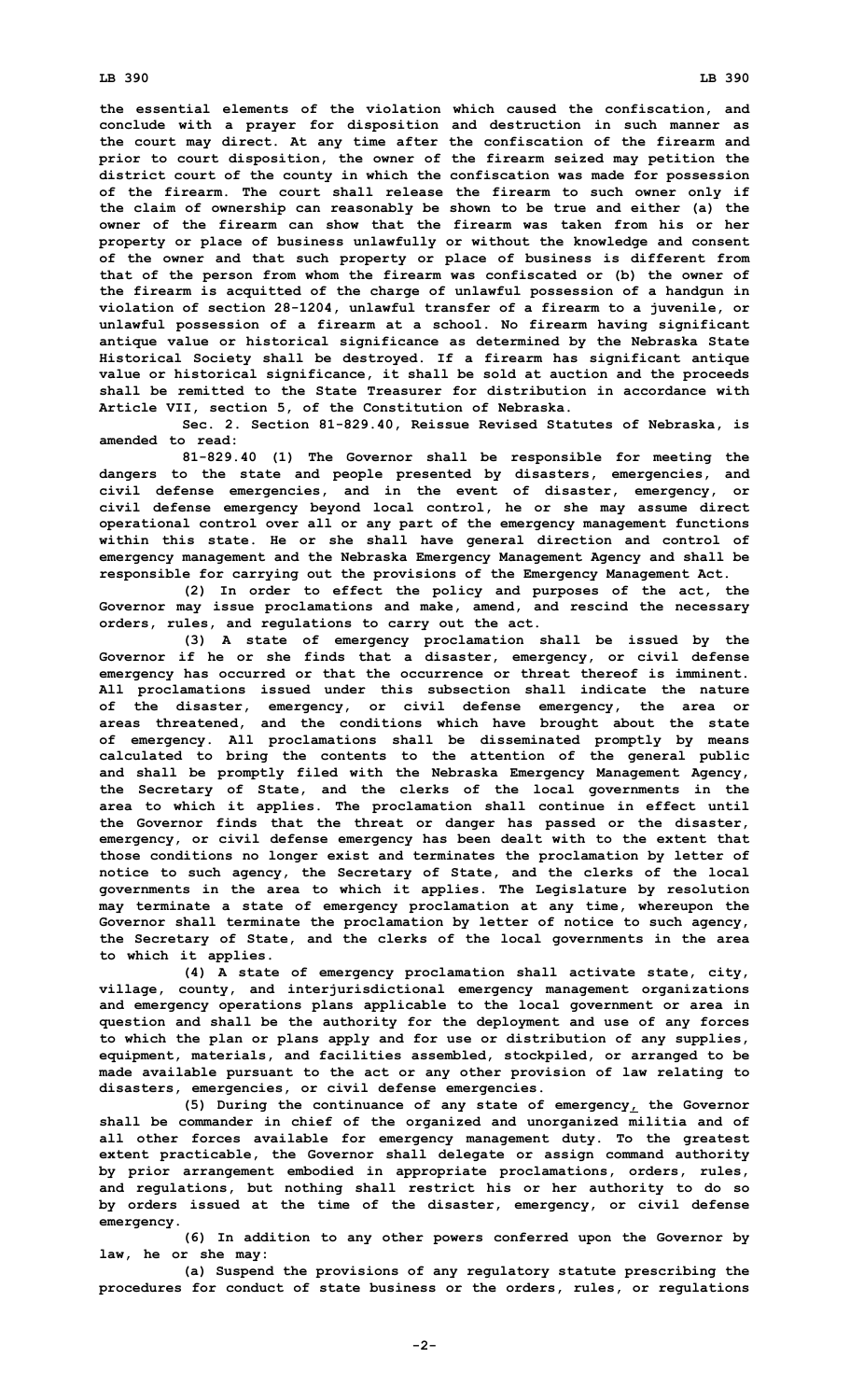**of any state agency if strict compliance with the provisions of any statute, order, rule, or regulation would in any way prevent, hinder, or delay necessary action in coping with the disaster, emergency, or civil defense emergency;**

**(b) Utilize all available resources of the state government and of each political subdivision of the state as are reasonably necessary to cope with the disaster, emergency, or civil defense emergency;**

**(c) Transfer the direction, personnel, or functions of state departments and agencies or units thereof for the purpose of performing or facilitating emergency management;**

**(d) Subject to any applicable requirements for compensation under section 81-829.57, commandeer or utilize any private property if he or she finds this necessary to cope with the disaster, emergency, or civil defense emergency;**

**(e) Direct and compel the evacuation of all or part of the population from any stricken or threatened area within the state if he or she deems this action necessary for the preservation of life or other emergency management;**

**(f) Prescribe routes, modes of transportation, and destinations in connection with evacuation;**

**(g) Control ingress and egress to and from <sup>a</sup> disaster area, the movement of persons within the area, and the occupancy of premises in the area;**

**(h) Suspend or limit the sale, dispensing, or transportation of alcoholic beverages, firearms, explosives, and combustibles; and**

**(i) Make provisions for the availability and use of temporary emergency housing.**

**(7) In the event of <sup>a</sup> civil defense emergency, the Governor shall assume direct operational control over all or any part of the emergency management functions within this state.**

**Sec. 3. Section 81-829.42, Revised Statutes Cumulative Supplement, 2012, is amended to read:**

**81-829.42 (1) The Legislature recognizes that, while appropriations are adequate to meet the normal needs, the necessity exists for anticipating and making advance provision to care for the unusual and extraordinary burdens imposed on the state and its political subdivisions by disasters, emergencies, or civil defense emergencies. To meet such situations, it is the intention of the Legislature to confer emergency powers on the Governor, acting through the Adjutant General and the Nebraska Emergency Management Agency, and to vest him or her with adequate power and authority within the limitation of available funds appropriated to the Governor's Emergency Program to meet any disaster, emergency, or civil defense emergency.**

**(2) There is hereby established the Governor's Emergency Program. Funds appropriated to the program shall be expended, upon direction of the Governor, for any state of emergency. The state of emergency proclamation shall set forth the emergency and shall state that it requires the expenditure of public funds to furnish immediate aid and relief. The Adjutant General shall administer the funds appropriated to the program.**

**(3) It is the intent of the Legislature that the first recourse shall be to funds regularly appropriated to state and local agencies. If the Governor finds that the demands placed upon these funds are unreasonably great, he or she may make funds available from the Governor's Emergency Program. Expenditures may be made upon the direction of the Governor for any or all emergency management functions or to meet the intent of the state emergency operations plans as outlined in section 81-829.41. Expenditures may also be made to state and federal agencies to meet the matching requirement of any applicable assistance programs.**

**(4) Assistance shall be provided from the funds appropriated to the Governor's Emergency Program to political subdivisions of this state which have suffered from <sup>a</sup> disaster, emergency, or civil defense emergency to such an extent as to impose <sup>a</sup> severe financial burden exceeding the ordinary capacity of the subdivision affected. Applications for aid under this section shall be made to the Nebraska Emergency Management Agency on such forms as shall be prescribed and furnished by the agency. The forms shall require the furnishing of sufficient information to determine eligibility for aid and the extent of the financial burden incurred. The agency may call upon other agencies of the state in evaluating such applications. The Adjutant General shall review each application for aid under this section and recommend its approval or disapproval, in whole or in part, to the Governor. If the Governor approves, he or she shall determine and certify to the Adjutant General the amount of aid to be furnished. The Adjutant General shall thereupon issue his or her voucher to the Director of Administrative Services who shall issue his**